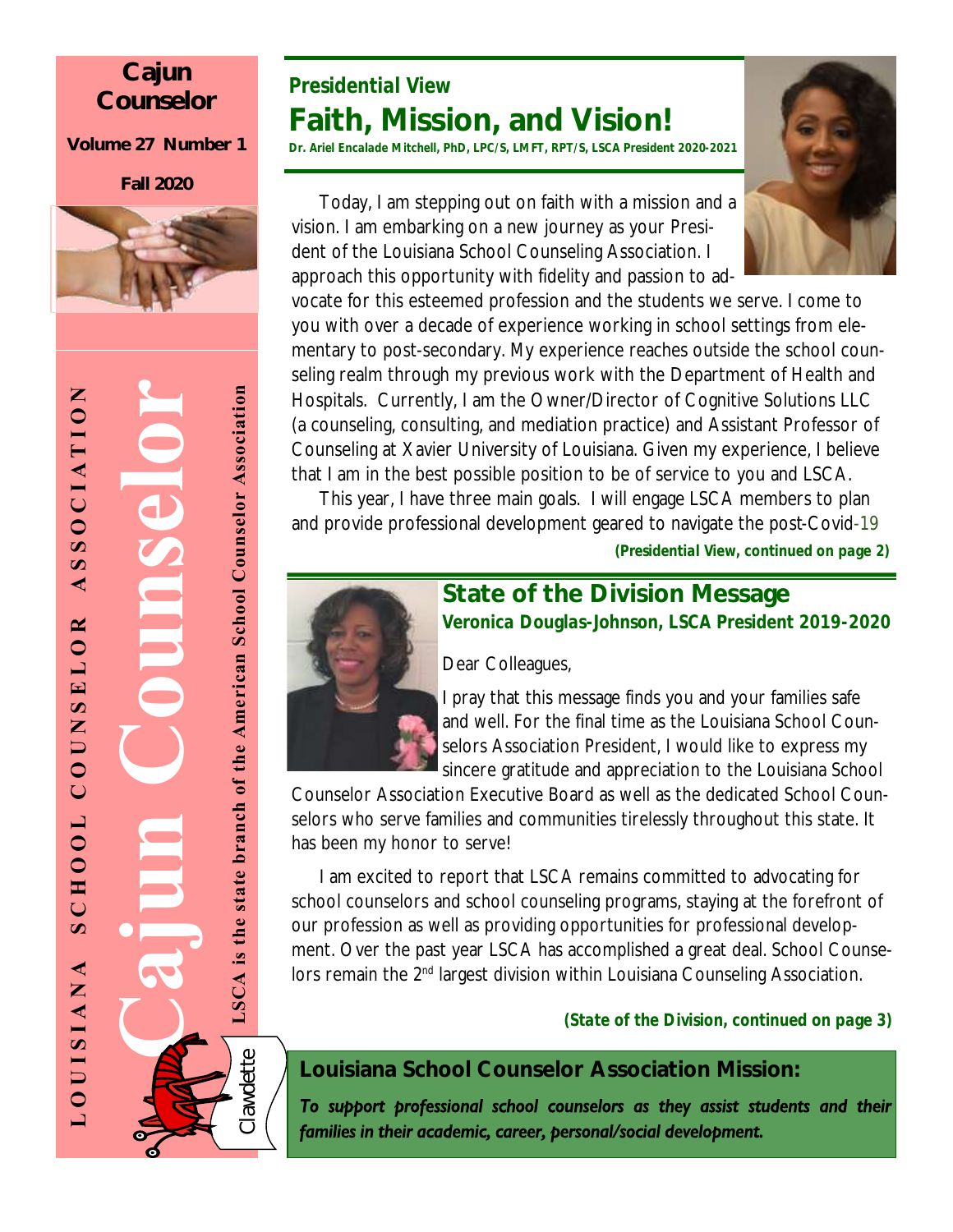- *N* Presidential View from Dr. Mitchell on page 1
- <sup>■</sup> State of the Division Message from Mrs. Douglas-Johnson on page 1
- Summary of Legislative action pertinent to counseling provided on page 3
- <u></u> ISCA Area Vice Presidential reports begin on page 5
- 2020 LSCA Track includes 14 great selections! Take a look at page 8
- Nomination Form and support of school administrator for candidacy are found on pages 8-9
- LSCA Leadership Roster for 2020-21 is on page 10
- Message from Incoming President Elect x3, on page 12

#### Inside this Issue… *Presidential View, continued from page 1*

landscape of the profession. I would like to also focus on our efforts to obtain government support in reforming the non-counseling responsibilities assigned to our Louisiana School Counselors. Lastly, I will promote advocacy and social justice throughout the profession as a lens filtering out daily roles, responsibilities, and experiences. This is the time for us to show up for our profession!

If you would like to be a part of this cause, please reach out to any one of our board members to participate in our meetings, join a task force, or nominate yourself to run for an elected position. With your help I will accomplish my goals in support of LSCA's mission and we will all have a productive year! I look forward to hearing from you and serving as your President!



### **2020 LCA Annual Fall Conference Will Be Online!** *Vinetta Frie, Cajun Counselor Editor*

 Due to the ongoing concern about the novel Covid-19 virus, and the difficulty of our state to reduce the rate of infection, the LCA Executive board, now headed by Eric Odom, made the difficult decision to cancel the hybrid portion of the annual conference. LCA has contracted with TPN.Health to host the LCA Fall Conference on line. The registration link is now live, [https://virtualevents.tpn.health/lca-annual](https://virtualevents.tpn.health/lca-annual-conference-2020/)[conference-2020/](https://virtualevents.tpn.health/lca-annual-conference-2020/) When you use this link, you will be asked to join TPN — please do! It is only for the registration process and is no cost to you! Please remember to list the Louisiana School Counselor Association as your primary division. This will mean a larger share of the conference profits will come to LSCA.

 In this issue, on pages 8 and 9, Past President Veronica Douglas-Johnson has included a call for nominations in this issue. We are seeking President Elect-Elect-Elect, Elementary, and Middle School Vice Presidents. Dr. Stephanie Eberts, Post-Secondary VP has submitted the 14 sessions which comprise this year's LSCA Track. While where will not be an annual LSCA Awards Luncheon, rest assured that Awards co-chairs Danielle Cole and Dr. Alice Cryer-Sumler are finalizing the logistics of how we will honor and recognize the counselors and advocates of the year.

 There will be a special pre-conference Cajun Counselor issue in September to provide additional details. You are encouraged to register as soon as possible for the conference to qualify for the lowest rate. And list LSCA as your primary division. Stay tuned for more details closer to the conference in October.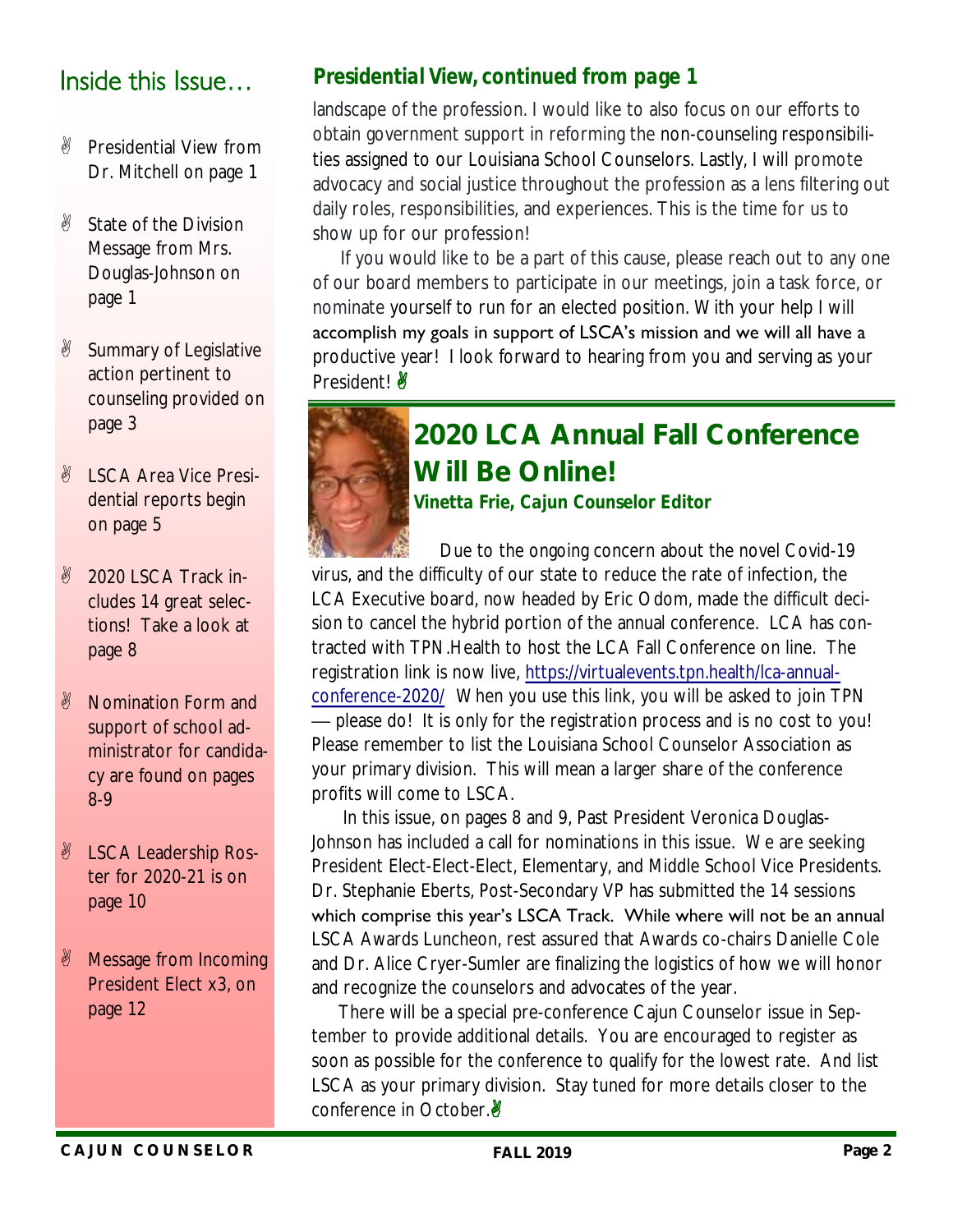

# **Government Relations: 2020 Wrap-Up**

*Brenda Eccles, Co-Chair*

In spite of the challenges COVID 19 has presented to the entire world, our State legislative sessions met from April to June 2020. There were several bill

issues relating to school counseling and mental health counseling in a school setting.

HB 64 Amends the crime of unlawful disruption of the operation of a school and expands its application to certain acts committed by students, teachers, and nonstudents. [Full Bill](about:blank)

HB 432 Revises procedures relative to students investigated for threats of violence or terrorism [Full Bill](about:blank)

HB 656 Requires instruction relative to eating disorder awareness and prevention in public schools. [Full Bill](about:blank)

SB 290 provides for a comprehensive school counseling program to be *(Government Relations, continued on page 4)*

#### *State of the Division Message, continued from page 1*

During the 2019 LCA Annual Conference; School Counselors led their division with more than 300 registered conference attendees. I am optimistic about what's to come.

The recent unprecedented challenges presented by both a global pandemic and racial unrest has affected each of us one way or another and has further highlighted the need for school counselors to address the wellbeing (social and emotional needs) of our students, families and communities.

Louisiana School Counseling Association is dedicated to providing school counselors with a professional identity and membership in a dynamic organization dedicated to promoting the role of school counselors. LSCA encourages all school counselors to be members of their local, state (LSCA) and national (ASCA) school counseling associations.

We know that many of you are on summer break and we hope that this downtime from the hustle and bustle of your daily work will provide ample opportunity to take time for yourselves and your families.



**"I cannot say whether things will get better if we change; what I can say is that they must change if they are to get better."**

> **―** Georg Lichtenberg

**"Denouncing** 

**evil is a far cry from doing good."**

**―** Philip Gourevitch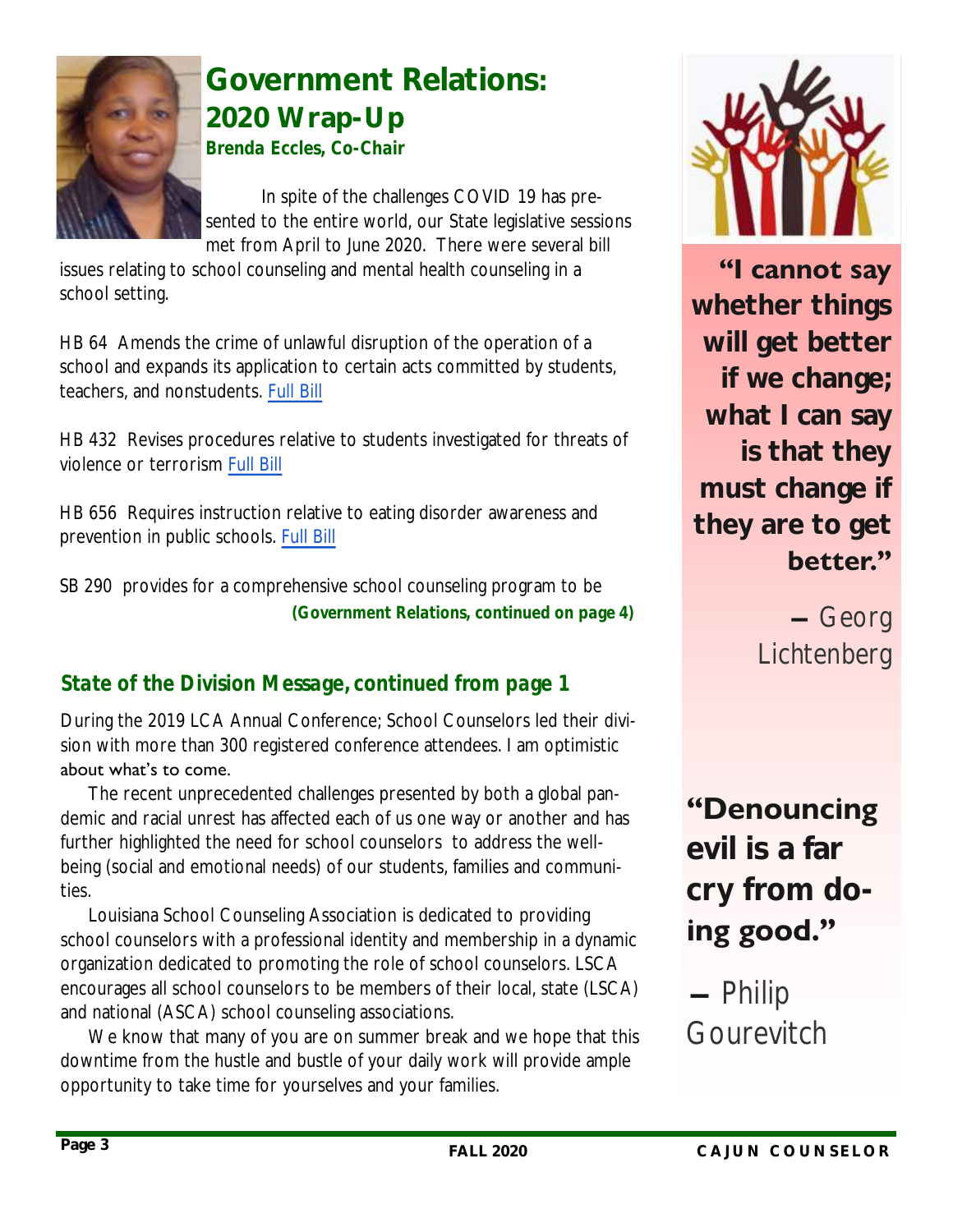**identify where our privilege intersects with somebody else's oppression, we'll find our opportunities to make real change."**

## **―** Ijeoma Oluo





**Hope you and your loved ones are taking care of each other!**

#### **"When we** *Government Relations, continued from page 1*

implemented in each public school in the state in order to support equitable access to public school counseling services. [Full Bill](about:blank)

SB 291 requires the state Department of Education (DOE) to establish a program for training and certifying persons to be counseling volunteers. [Full](about:blank)  [Bill](about:blank)

SB 340 provides for the state Department of Education to develop and implement a pilot program to provide an annual mental health screening to each student in participating school systems. [Full Bill](about:blank)

SB 128 requires the principal, prior to suspending a student, to ensure that the student is assessed using an instrument, such as the Adverse Childhood Experiences Assessment developed by the Centers for Disease Control, that is designed to determine if the student has experienced trauma. Further, it requires the results of the assessment to be used to determine whether the student's behavior may be better addressed in a manner other than through suspension [Full Bill](about:blank)

Thanks to Denise Latour and other LSCA members who have helped on the summation of the bills above

 The Louisiana Register, May 2020 issue, Title 28, Education, Notice of Intent, Part CXV, Bulletin 741-Louisiana Handbook for School Administrators, Chapter 9, Scheduling 901, had a policy change concerning school counselors and graduating seniors. LSCA opposed the policy change presented by the BESE Board and issued a Position Statement addressing the rationale behind the Position Statement. Thanks to Dr. Wendy Rock (Cochair of LSCA Government Relations), who is familiar with the Louisiana Register and noticed the policy change, which prompted LSCA to present a Position Statement.

 If you are interested in becoming involved in bills relating to school counseling and mental health counseling in a school setting, please contact us either on our website [\(www.louisianaschoolcounselor.com\)](about:blank) or through one of the LSCA board members. <sup>■</sup>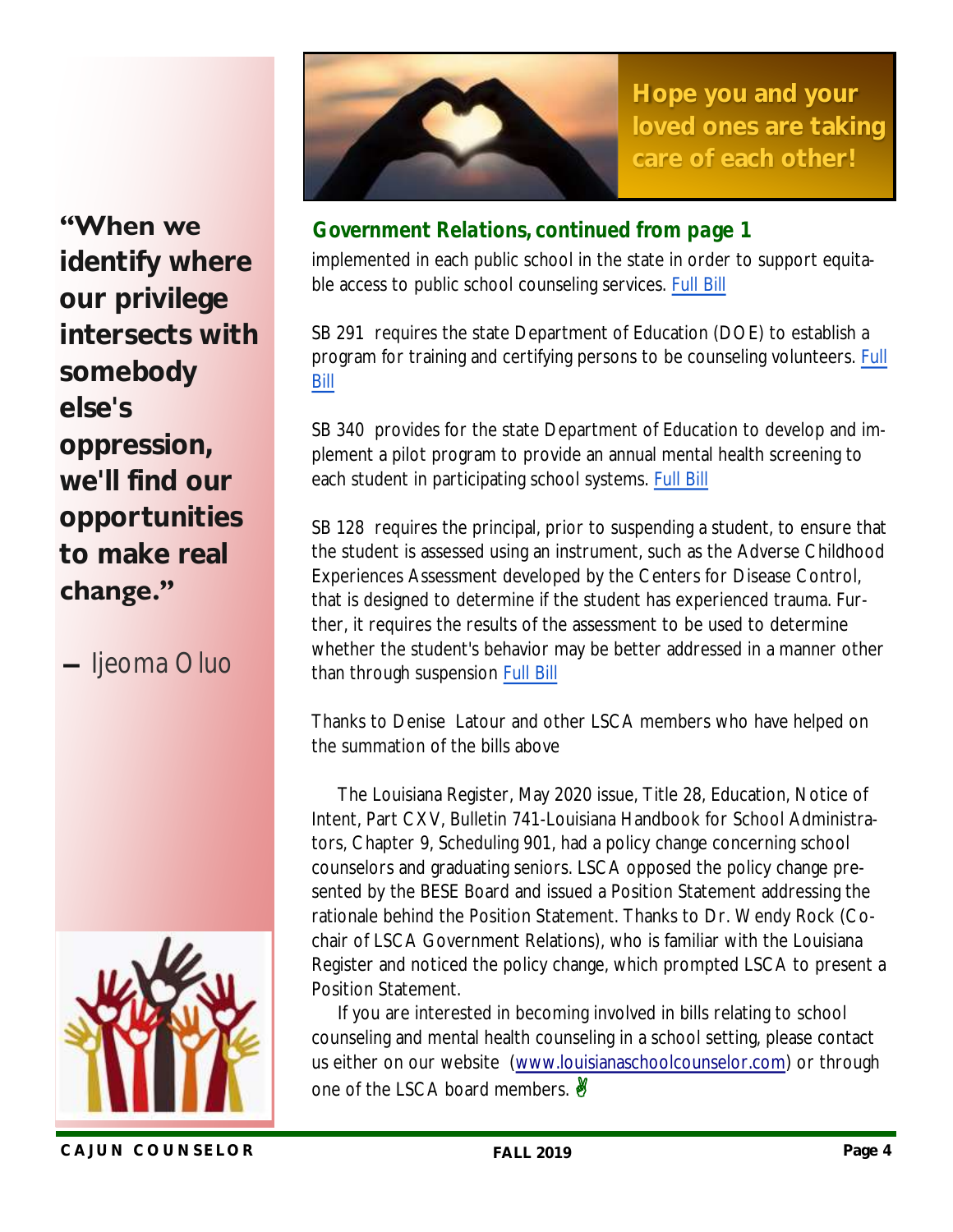



#### **From Hope to Perseverance** *Miriam Davis, Elementary Vice President*

 Greetings everyone! I am excited that I get the

opportunity to represent you one more year!

As we approach another school year, there is much discussion and uncertainty about the future of our schools. The pandemic and recent movements have redefined what is considered normal for us, our students, and their families.

Over the past few days, I have reflected on the article I wrote at the same time LAST year. I encouraged you to choose a theme or a word that would help you through the year. Last year, my word was HOPE. While it would still be appropriate for this year, I have chosen a new one: **perseverance**. Even though we will face many challenges this school year, we must press on with the hope of knowing that things will not always be this way. We must put into practice the same principle that we teach our students: **never give up**.

I would love to hear from you and know some of the awesome things that you are doing to help your students this school year! You can contact me by emailing me at mxdavis@lpssonline.com. Have a great school year!



*Reports continue in next column*

#### **Sounds great! But now what…**

Mary M. Speed, MA, NCC, LPC, Middle Level Vice-President

 Hi everyone! Wow, what important times we are in. My name is Mary, and I will be serving as the Middle Level Vice-



President for the 2020-2022 term. I graduated from Xavier University in 2017 and have been working as a School Counselor in Gretna, LA since then. I've worked with multiple grade levels ranging from K-9th and have clinical experience as well. I decided to run for this position to stay connected to fellow School Counselors, to be able to learn and grow as a professional, and to further advocate for our profession. One thing that I am focused on is advocating for professional developments and continuing education that incorporates experiential and interactive sessions. I love learning, as I'm sure we all do. But, over the past year or so, I've found myself thinking… "This all SOUNDS GREAT! But NOW WHAT!!" How are we putting theory into practice, and how are we fitting this ideal literature into our diverse world? So, let's see it. Let's see the sessions in action and how to practice your technique with real, applicable scenarios (especially in schools!).

In addition, wrapping back around to the important times, I would like to stay connected with you. I will be hosting a monthly virtual get-together. We will be able to stay connected, discuss current times, discuss how to better advocate for our students, and to simply support each other. I have seen a huge push in self-care over the past several years, and it is especially needed now. If you are anything like me, though, you may be tiiiirrreeedd of hearing about self-care, but I do think it's important to connect with each other and have a safe space to be authentic about what's going on in our world. We are all growing together; we will have a ton of *(Vice Presidents Reports, continued on page 6)*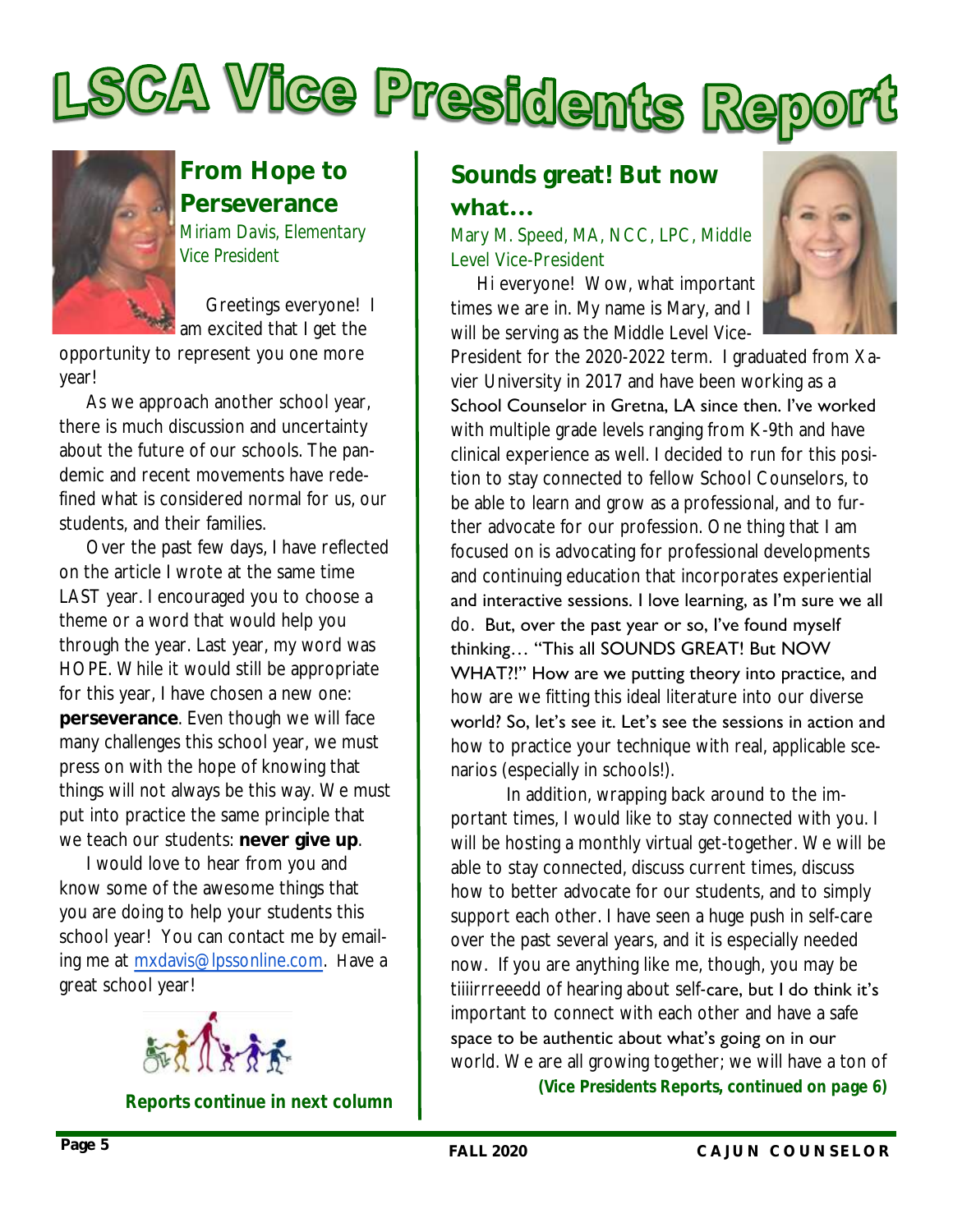#### *Vice Presidential Reports, continued from page 5*

new questions; we will all need extra support. If you are interested, please email me for more information at [maryspeed.ma@gmail.com.](mailto:maryspeed.ma@gmail.com) 

I am ready to begin this new journey with you and am looking forward to connecting with you and learning with you. I hope to see you (in some fashion) at the LCA conference in October and don't forget to list LSCA as your primary division!





#### **Thank You LSCA! Amanda Duplantier, Middle School Vice President**

I know it feels like so much and yet so little has happened in the last few months. I hope that you and your

family and friends have stayed healthy and well. It has been a privilege to represent the high school counselors for the state of Louisiana. As I reflect on my time over the last two years as your Secondary Vice President I am beyond thankful for your support and feedback. I would like to thank the LSCA board and committee members for always being so knowledge.

As you term comes to an end, I would like to challenge YOU consider a role you can play in LSCA. The feedback and experience I gained was and is invaluable to me. I know that reading this right now are so many individuals who have great ideas and resources to share! I hope you will consider how you can become more involved in our amazing organization-send an email, attend a board meeting, or join a committee. We are better when we are all working together.

I hope whatever your fall semester looks like in your setting you take care of yourself and do not hesitate to reach out to myself or the board. Thank You! **My Experience on the LSCA Board and Other Musings** *Wendy Rock, Post Secondary VP 2018-2020*

I have been so blessed in my career but at first, I didn't



think so. Beginning as a teacher, I left work every day feeling so ineffective. My students were great; however, due to the lack of resources and support in the New Orleans public school where I taught, my limited teaching experience, and social issues that impacted student learning proved to be greater than my ability to overcome. I was blessed because I didn't just despair -- it led me to school counseling; I wanted to make a difference in the lives of my students and did not feel I could do that through teaching. I planned to be an elementary school counselor, but sometimes the universe has different ideas. I was offered a position as a high school counselor, where I stayed for nearly two decades. Desiring change and professional growth, I entered the doctoral program at the University of Holy Cross. One year after completing my Ph.D. I was offered a position as assistant professor of counseling at Southeastern Louisiana University. Now I have the privilege of preparing future counselors, including school counselors, to make a difference in the lives of their clients and students.

In addition to having a gratifying career, I have had the pleasure to serve on the Louisiana School Counselor Association (LSCA) Board since 2007 (minus a few years during my doctoral program). The experience of serving on the board has been a highlight in my career. In 2014, at the American School Counselor Association (ASCA) national conference, Michelle Obama said in her keynote speech, "…we make all kinds of demands on our school counselors, but we often don't give you the support you need to meet

*Reports continue in next column*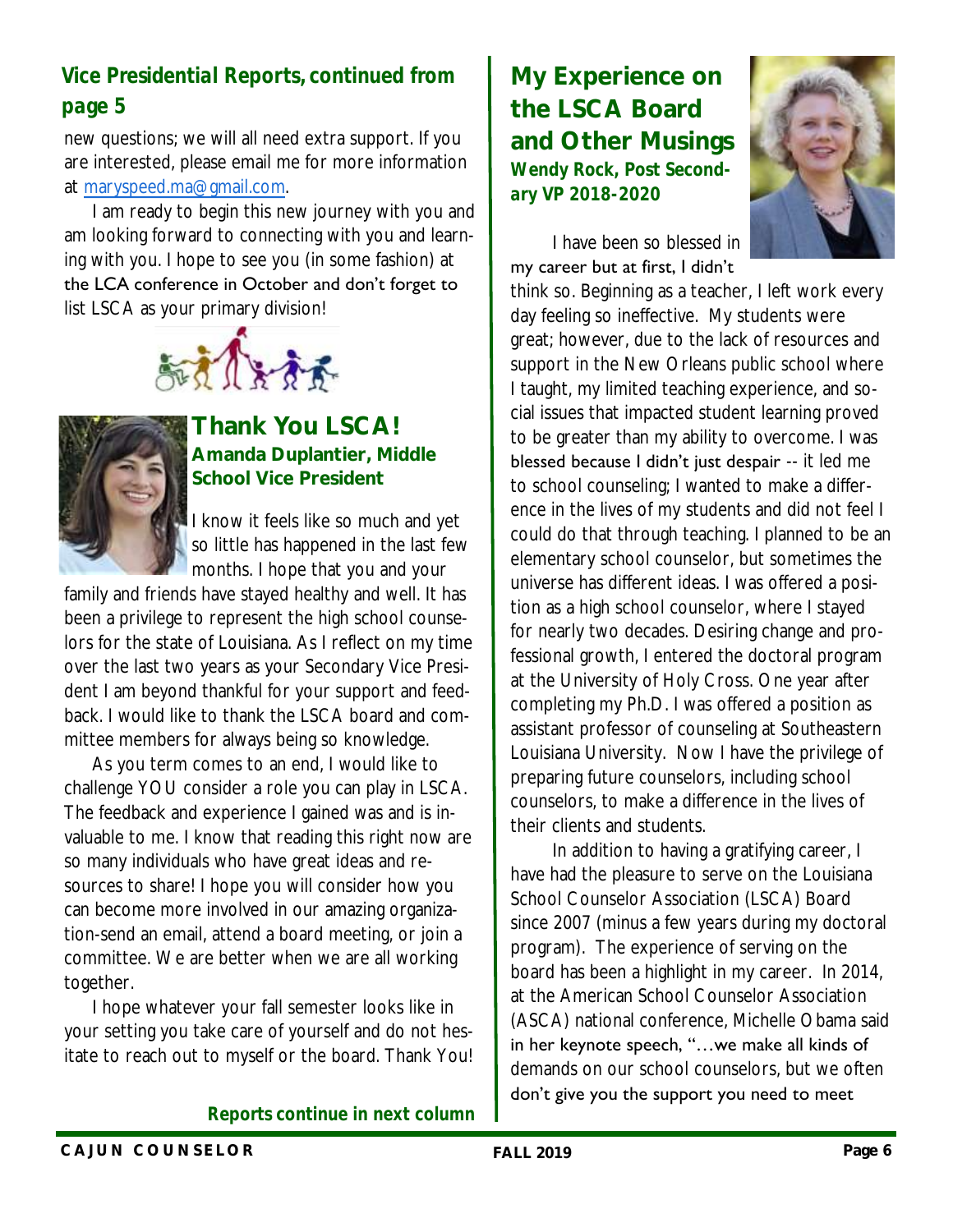#### *Vice Presidential Reports, continued from page 5*

those demands. And this is unacceptable. School counseling should not be an extra or a luxury just for school systems that can afford it. School counseling is a necessity to ensure that all our young people get the education they need to succeed in today's economy." LSCA's Mission is "To support professional school counselors as they assist students and their families in their academic, career, social/emotional development." Through professional development, advocacy, support in the way of awards, scholarships, and grants, and sharing timely and relevant information through a variety of media like our website, Facebook group, Twitter, and newsletters, LSCA aims to provide support for school counselors that is so often lacking as First Lady Obama described.

My time as the Post-Secondary Vice President of LSCA has come to an end. I will stay involved with the LSCA Board through committee work. In particular, I will assist with Government Relations. Stepping into the role of Post-Secondary VP is Dr. Stephanie Eberts, Assistant Professor at Louisiana State University. She has already begun the work of planning a robust school counseling track at this year's Louisiana Counseling Association (LCA) conference. If you have any ideas or suggestions for professional development, I know Dr. Eberts will be more than happy to work with you. I am so grateful for the time I have spent in this position and feel confident that with Dr. Eberts in the role, we are in great hands.

#### **Next** *Dr. Stephanie Eberts, Incoming Post-Secondary VP*

It is a pleasure to begin serving as the Post-Secondary



VP on the LSCA board. Over the past couple of years, I have been learning more about the wonderful work that LSCA does for school counselors in the state of Louisiana. For those of you who do not know me, I am a Louisiana native, born and raised in New Orleans. My studies and work have taken me to Georgia and Texas, but I am grateful to have returned to my home state in 2015 to begin working at LSU. I am deeply invested in training the next generation of counselors, and in my new role with LSCA, I will be focused on professional development for school counselors across the state. Right now more than ever, learning from each other and supporting one another is essential to navigating the pandemic, especially as it relates to our work in schools. As Dr. Rock, mentioned in her statement, the LSCA track at the LCA conference will provide some specific support on topics like student access and equity, trauma, self-care, LOFSA, and working with LGBTQIA students among others. As we continue to plan for this academic year, please do not hesitate to reach out to me if you have some ideas or needs around professional development [\(seberts@lsu.edu\)](about:blank). Though 2020 has been challenging thus far, I am very optimistic about our work together this year.  $\frac{N}{2}$ 

#### *Reports continue in next column*



**" Returning hate for hate multiplies hate, adding deeper darkness to a night already devoid of stars. Darkness cannot drive out darkness; only light can do that. Hate cannot drive out hate; only love can do that." — Rev. Martin Luther King, Jr.**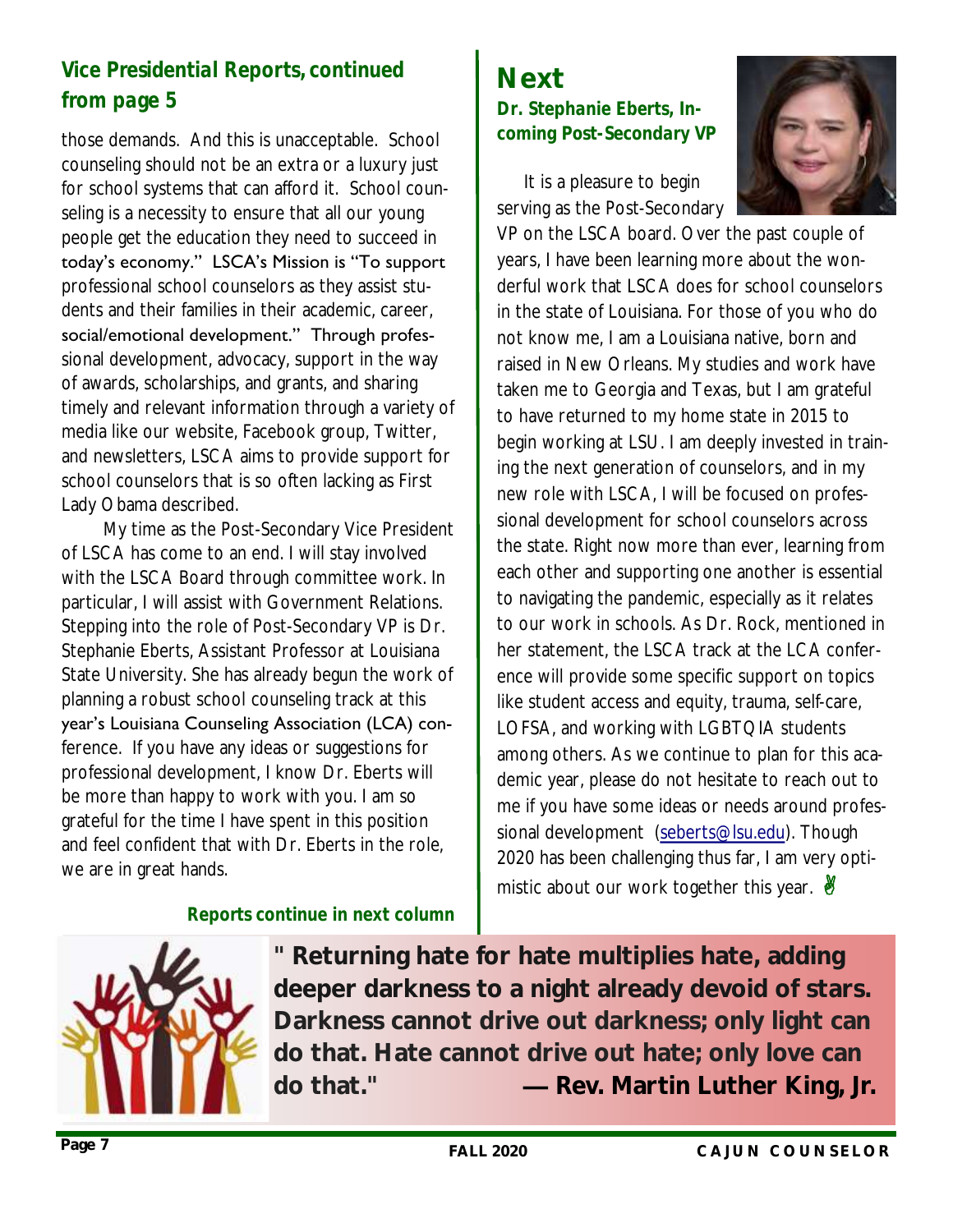

# GA TRAG

**A** Erin's Law

**SIONAL SCHOOL COI TRIBUTING TO STUDENTS SUCCESS** 

Emily Williams, Tamara Keys, Raney Chambers, Reynaud

**Trauma Response in Schools: What School Counselors Need to Know** Stephanie Eberts

 **Do You Feel Me? Creating Connections with African American Students** Maya Galathe

 **FAFSA: What You Need to Know** Chauntreniece Davis

 **Is your Schools Multi-tiered System of Support Trauma Informed** Kelle Falterman and Jill Guss

**How COVID 19 May Help to Improve Equality and Access in Schools** Stephanie Eberts

The Importance of Self Care **and Positive Self Talk** Tara Washington

**Align Your School Counseling Program with Multi-Tiered System of Support** Wendy Rock

**Colorism Bullying in Schools** A'Rean Thornton Williams

 **Working with LGBTQ+ Students: Why Language Matters** Sharae Vicnair

**A** Legal and Ethical Issues in School **Counseling** Wendy Rock and Verna Estoque

**Comprehensive Program Building** Tara Washington

Elementary, Middle and Second**ary College and Career** Christopher Belser

**C** LSCA Area Networking **Sessions**

Register soon for the LCA Conference via the **TPN.Health link** You must join TPN no cost for this — to register. And please list LSCA as your **primary** division, so that we get a conference rebate!!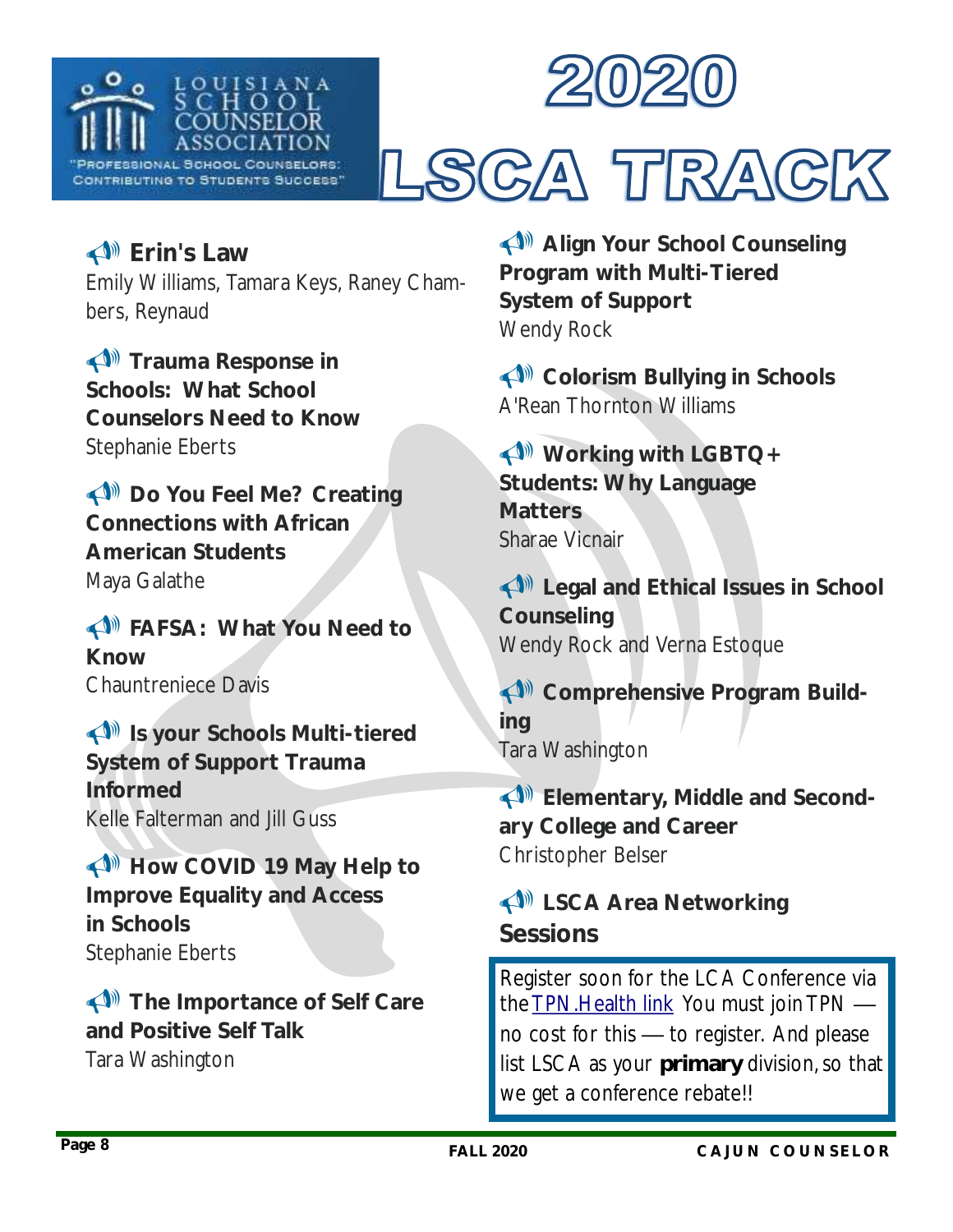

Thank you for applying for a leadership position in the Louisiana School Counselor Association. Please submit all of your materials electronically to: Jarelle2npower@aol.com, Veronica Douglas-Johnson, Immediate Past President. Again, thank you for your interest in serving your professional organization.

| Name: Name:                                      | LSCA Office Sought:                                                                                                                  |  |
|--------------------------------------------------|--------------------------------------------------------------------------------------------------------------------------------------|--|
| Home Address:                                    |                                                                                                                                      |  |
| Phone: ( )                                       | $Cell:$ $( )$                                                                                                                        |  |
|                                                  | School/Office/Agency:                                                                                                                |  |
| Work Address:                                    |                                                                                                                                      |  |
| Work Phone:<br>the company of the company of the | Preferred Email:<br>and the control of the control of the control of the control of the control of the control of the control of the |  |

#### **4 ATTACHMENTS:**

- 1. A high resolution headshot that can be used for our website, the Cajun Counselor Newsletter, and for the Exhibit Hall Booth at LCA for Nominations and Elections voting
- 2. A brief, one paragraph bio, which includes your current job title and a brief job description
- 3. A one page statement of interest that addresses each of the following:
	- a. Your interest in serving in a LSCA leadership position;
	- b. Professional activities and organizations you are a member of or leader in;
	- c. Any special programs you initiated or in which you participated; and
	- d. Three goals you have for the position you are applying for
- 4. After sharing your intention to run for office with your supervisor, obtain and attach a completed Administrator's Commitment Form (see next page).

#### **Nominee Statement**

I understand and agree to fulfill the responsibility and obligations to the LSCA Office. I agree to release of my personal and professional data for the election process. I also agree to abide by the election policies and procedures as presented in the LSCA Nominations and Elections Policy.

Date: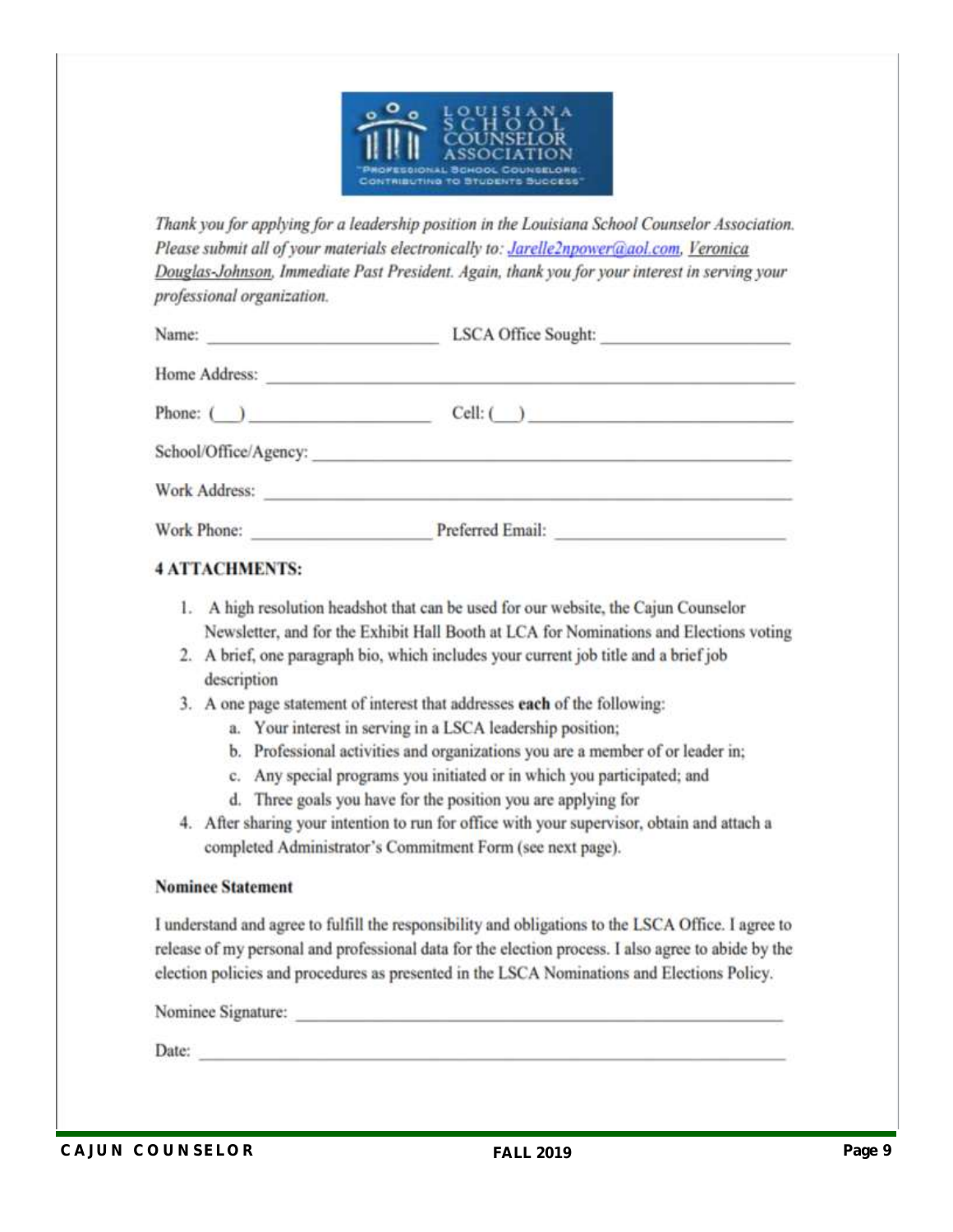

#### **ADMINISTRATORS' COMMITMENT TO PERFORMANCE**

To Counselor Administrators:

LSCA congratulates you and your institution for employing such an outstanding professional who seeks the nomination for state office in the Louisiana School Counselor Association, LSCA. As part of our election process, your school counselor has completed a Nomination Packet.

We recognize the need for cooperation and mutual understanding shared through commitments to professional activities. Based upon the nomination packet, responsibilities and expectations of the LSCA office, we request our endorsement and willingness to facilitate this commitment to performance:

I have reviewed the nomination of school counselor who is running for LSCA Office and acknowledge his/her intent to pursue election to that position. I verify the above job title and job description as well as the nominee's office responsibilities.

| Immediate Supervisor's Printed Name: |       |  |
|--------------------------------------|-------|--|
| Title:                               | Date: |  |
| Supervisor's Signature:              |       |  |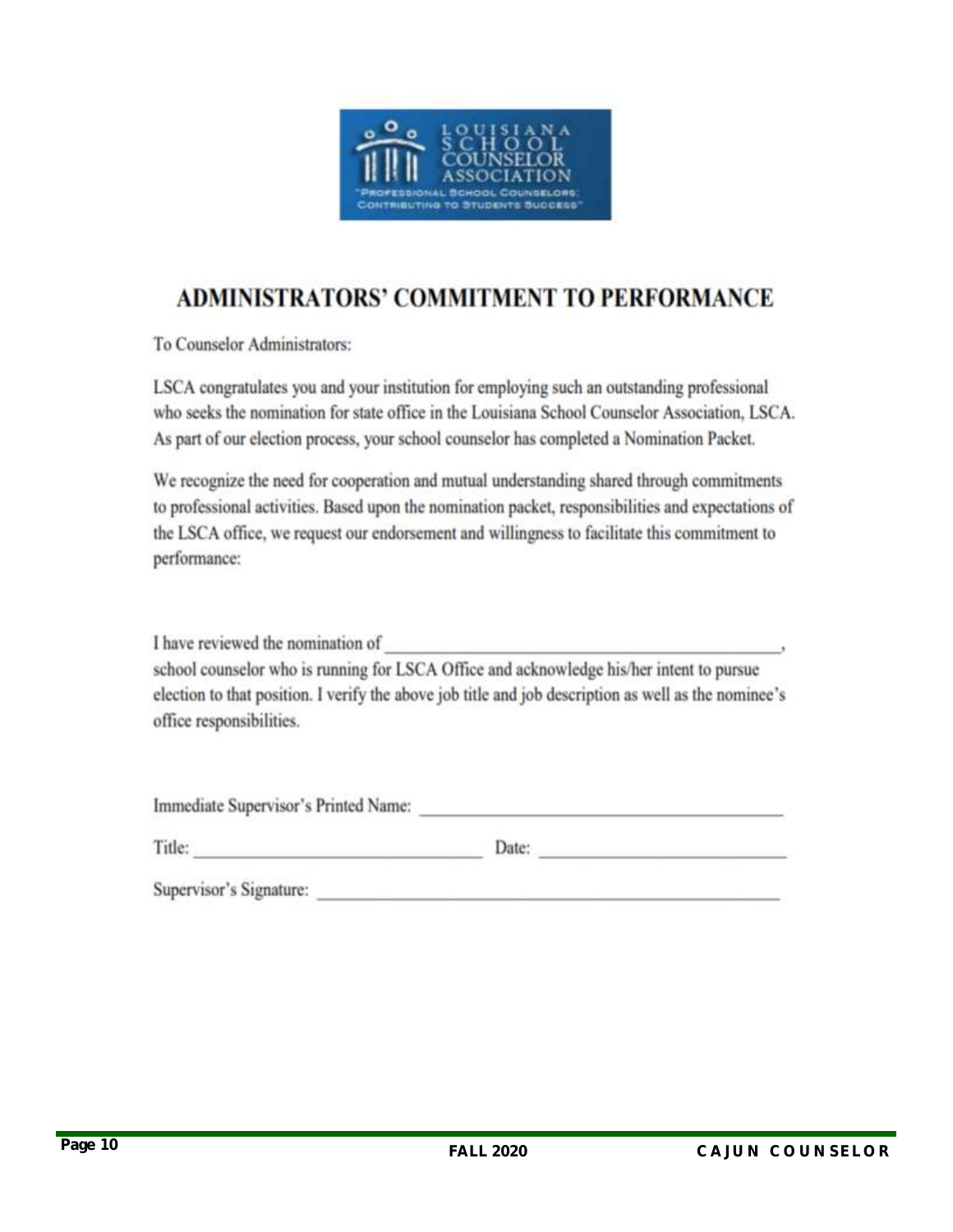*Editor's Note: Thanks to YOUR active membership, the board has expanded!! If you wish to contact any member of the LSCA Leadership, simply click on the email hyperlinks below! Many of these committees are still seeking members!* 

| <b>Louisiana School Counselor Association's</b><br>Leadership Roster for 2020-2021           |                                                                                              |                                                                                                     |  |  |
|----------------------------------------------------------------------------------------------|----------------------------------------------------------------------------------------------|-----------------------------------------------------------------------------------------------------|--|--|
| <b>LSCA Officers</b>                                                                         | Committee Chairs and Co-Chairs                                                               |                                                                                                     |  |  |
| Dr. Ariel Encalade Mitchell,<br>President<br>Amitch11@xula.edu                               | Awards Co-Chairs:<br>Danielle Cole and<br>Dr. Alice Cryer-Sumler,                            | Tara Washington,<br>Public Relations/Advocacy<br>twashington97@ebrschools.org                       |  |  |
| Veronica Douglas-Johnson,<br>Past President<br>jarelle2npower@aol.com                        | dtcole@Ipssonline.com<br>acryer-sumler@cox.net<br>Vacant,<br><b>Ethics Board and</b>         | Vacant<br>Research Grant & Scholarship<br>Chair                                                     |  |  |
| Kesha Simmons,<br><b>President Elect</b><br>kmsimmons@caddoschools.org                       | Professional Certification<br>Pamela Radford*,<br>Finance                                    | Rachel Young, Social Media<br>Rachelyoung43@gmail.com<br>Leslie Lancaster,                          |  |  |
| Dr. Dymphna Davis,<br><b>President Elect Elect</b><br>phdddavis191307@gmail.com              | Chauntreniece Davis,<br>Graduate Student Rep.                                                | Social Media @ Conference<br>LLancaster@Isdvi.org<br>Cathy Smith,                                   |  |  |
| Claire Barry, Secretary<br>chbarry@uno.edu                                                   | Membership Committee:<br>Dr. Ariel Mitchell and all Vice<br>Presidents                       | Technology/Website<br>catz80@gmail.com<br>*see first column for member's                            |  |  |
| Pamela Radford, Treasurer<br>Vacant, Parliamentarian                                         | Kesha Simmons,*<br>Long-Range Planning                                                       | contact information contact info                                                                    |  |  |
| Miriam Davis,<br><b>Elementary Level VP</b><br>miriamdavis77@gmail.com                       | Veronica Douglas-Johnson, *<br>Nominations & Elections<br>Brenda Eccles,                     | 2020<br>Counselors of the Year:<br>Laura Smestad, Elementary                                        |  |  |
| Mary Speed, Middle Level VP<br>maryspeed.ma@gmail.com                                        | Policies/Procedures/By-Laws and<br><b>Government Relations</b><br>bdeccles@Ipssonline.com    | Candace Sharper, Middle<br>Lindsay Carlino, Secondary                                               |  |  |
| Amanda Duplatier,<br>Secondary VP                                                            | Vacant<br>Professional Development                                                           | 2021<br>Counselors of the Year:<br>(To be announced)                                                |  |  |
| Amanda.duplantier@gmail.com<br>Dr. Stephanie Eberts,<br>Post Secondary VP<br>seberts@Isu.edu | Vacant for this year<br>Luncheon Program<br>Vinetta Frie, Publications<br>frienews@yahoo.com | . O U I S I A N A<br>CHOOL<br><b>SIONAL SCHOOL COUNSELORS:</b><br>CONTRIBUTING TO STUDENTS SUCCESS' |  |  |
| CAJUN COUNSELOR                                                                              | <b>FALL 2020</b>                                                                             | Page 11                                                                                             |  |  |